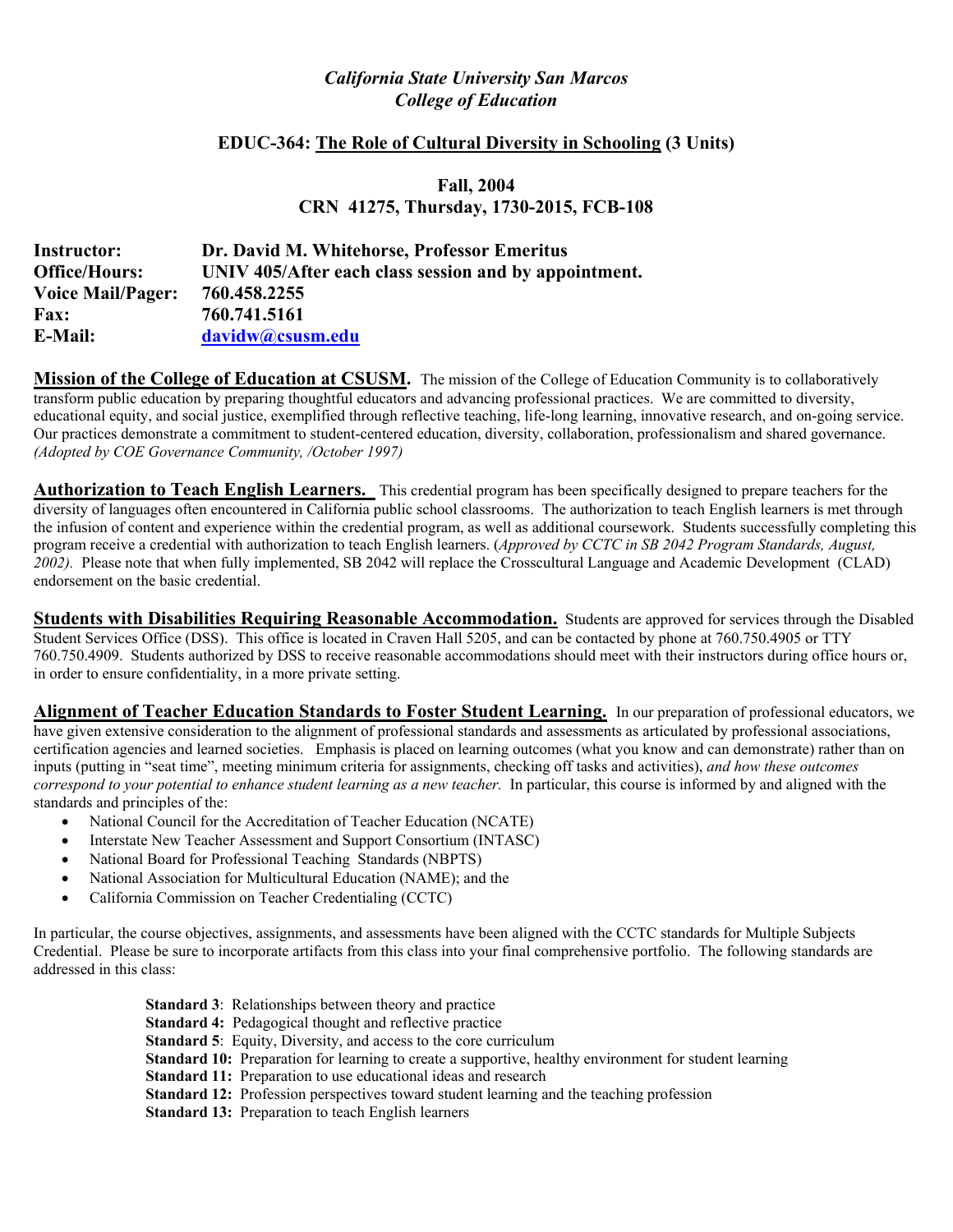**Teacher Performance Expectation (TPE) Competencies.** This course is designed to help teachers seeking the Multiple Subjects Credential to develop the skills, knowledge, and attitudes necessary to assist schools and districts in implementing an effective program for all students. The successful candidate will be able to merge theory and practice in order to realize a comprehensive and extensive educational program for all students. The following TPE's are addressed in this course:

Primary Emphasis: Secondary Emphasis: Secondary Emphasis: Secondary Emphasis: Secondary Emphasis: Secondary Emphasis: Secondary Emphasis: TPE 4: Making conto TPE 11: Social environment TPE 7: Teaching English learners TPE 12: Professional, legal, and ethical obligations TPE 13: Professional growth

TPE 4: Making content accessible

**Course Description.** This course explores cultural and linguistic diversity as critical variables in achieving educational equity for all students. Major units include intensive theoretical and practical articulation of culture and cultural pluralism; educational issues of "race", class, gender, language, ethnicity, exceptionality and sexual orientation; social, structural, programmatic and curricular issues; and, effective teaching for diverse populations. This course is intended for candidates having an interest in diversity and educational issues and is a prerequisite for all teacher credential program candidates. Highly refined oral and written communication, information literacy, and appropriate uses of technology are required of professional educators. Therefore, these competencies are emphasized in the successful completion of this course.

**Uniqueness of Class***.* All students enrolled in this class will participate in a unique and vital educational experience organized by CSUSM's College of Education and the Casey Foundation. This pilot project involves visiting, observing and tutoring a foster child in the local community. This experience is designed to have you gain invaluable experience with non-traditional, "at risk" kids. If you do not wish to tutor foster children you have the option of leaving the class and finding another section. *There will be no exceptions to this requirement!* 

This experience will count 20-25 hours towards the required minimum 45 hours of classroom observation required by the State of California, and CSUSM, **BEFORE** you are accepted into CSUSM's Teacher Licensure Program. The additional 20-25 hours must be completed in EDUC 350, unless otherwise waived.

**Community Service Learning.** This class is organized as a Community Service Learning course. Community Service Learning is a planned learning opportunity that simultaneously assists the community by addressing real needs. Community service learning brings to life the subject matter of a course because students learn by participating in real life situations that relate to the learning objectives in their academic course.

**Course Objectives.** Candidates completing EDUC 464 will be able to demonstrate knowledge, skills and dispositions indicating:

- 1. mastery of the TPE competencies appropriate to the course and content area;
- 2. mastery of standards for English learners as indicated in the course alignment with SB 2042;
- 3. understanding of various concepts of culture and their applicability to learning, teaching, curricular development and educational reform;
- 4. understanding of the historical and contemporary contexts for multicultural and multilingual education;
- 5. familiarity with second language acquisition theory and the role of the primary language in second language learning;
- 6. ability to provide a safe environment for reflection on, and discussion of, the complex ways in which pluralism is a part of educational contexts;
- 7. ability to provide support to all students who represent national, state, and regional diversity;
- 8. gaining experience working with "at risk" children and/or young people;
- 9. ability to report, interpret, analyze and synthesize complex information; and,
- 10. university-level competence in information literacy, use of technology and oral and written communication.

# **Required Texts.**

- Koppelman, K. L. and Goodhart, R. L. (2005). *Understanding human differences: Multicultural education for a diverse America.* Boston: Pearson/Allyn & Bacon.
- Pelzer, D. (1995). *A child called "It": An abused child's journey from victim to victor.* Deerfield Beach, FL:Health Communications. , Inc.
- Spring, J. (2001). *Deculturalization and the struggle for equality: A brief history of the education of dominated cultures in the United States* (3rd. Edition). Boston: McGraw-Hill.

**Course Outline (Calendar of Topics).** Candidates are reminded that the schedule is tentative and subject to change. All classes differ in candidate composition, ability levels and background preparation. Some topics may require additional articulation in order for credential candidates to make meaning of specific topical material. It is more important to build understanding and meaning-making than it is to cover all chapters and all topics. Therefore, the professor reserves the academic freedom to modify this calendar of topics to enhance the learning process.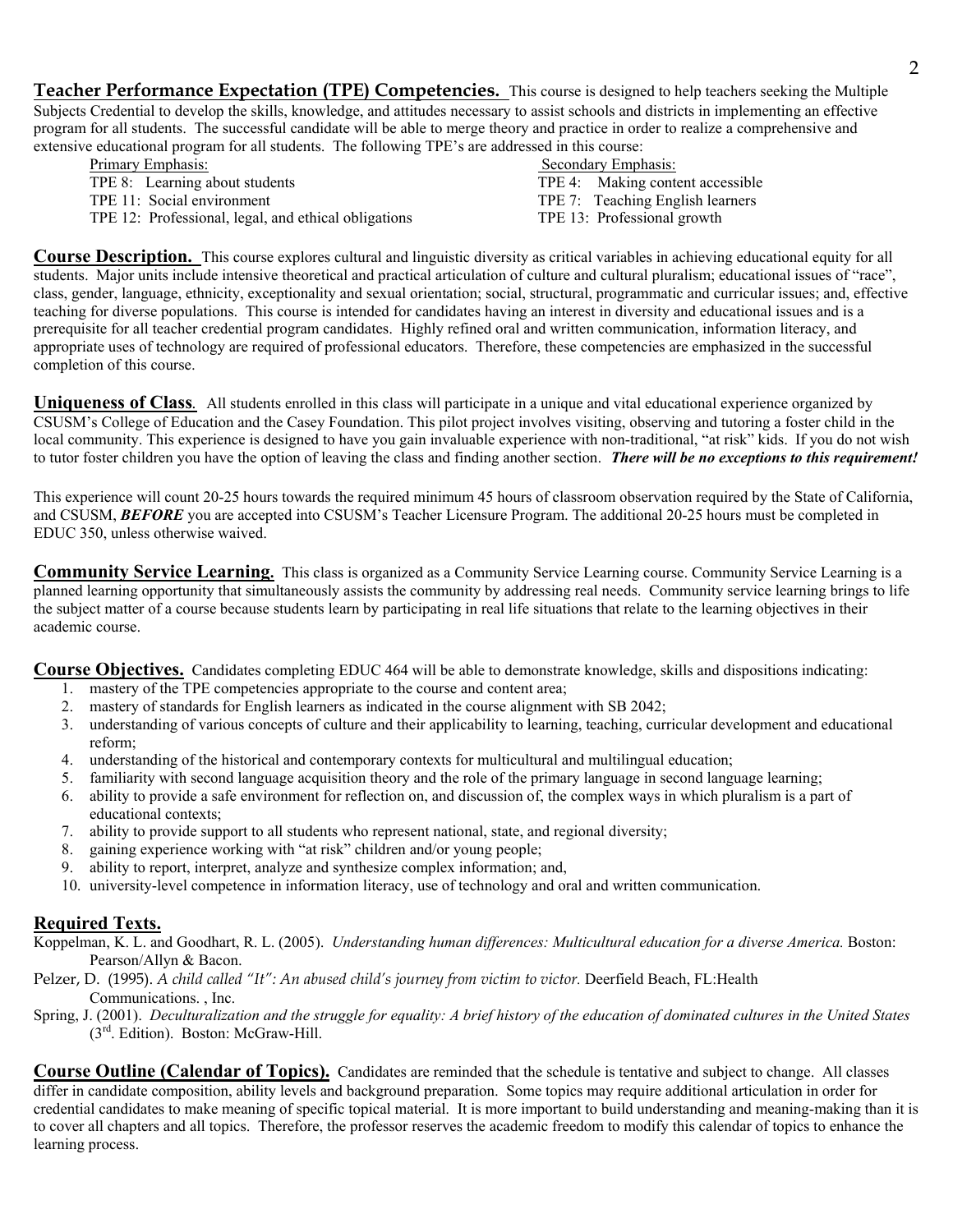| <b>SESSION/DATES</b> | <b>TOPICS</b>                                                                                                                    | <b>READINGS</b>                              |
|----------------------|----------------------------------------------------------------------------------------------------------------------------------|----------------------------------------------|
| $1 - 9/2$            | Introduction and course overview. Foster children as a diversity issue                                                           | None                                         |
| $2 - 9/9$            | The nature of culture. Context for culture. Cultural contact and intercultural<br>interaction.                                   | Koppelman, Chs.<br>$1 - 4$                   |
| $3 - 9/16$           | Prof. Lustig Lecture. Childhood transitions & the workforce. Boundaries.<br>WRAT Testing and scoring.                            | Pelzer, pp. 1-174                            |
| $4 - 9/23$           | Historical perspectives in multicultural education. Development of multicultural<br>education as a discipline.                   | None                                         |
| $5 - 9/30$           | Education of dominated cultures in the USA<br>In-class processing of Deculturalization                                           | Spring (entire text)<br>Koppelman, Chs. 5, 6 |
| $6 - 10/7$           | Gender/gender identification issues in the classroom.<br>In-class discussion of personal histories. Personal History papers due. | Koppelman, Chs. 10,<br>11                    |
| $7 - 10/14$          | Class, religion and exceptionality.                                                                                              | Koppelman, Chs. 7,<br>12, 13                 |
| $8 - 10/21$          | Educational support for youth in transition. $1st$ half of Journal due.                                                          | Handouts in class                            |
| $9 - 10/28$          | White privilege. World Language assignment due.                                                                                  | Koppelman, Chs. 8.9                          |
| $10 - 11/4$          | Language acquisition. Role of primary language in L2 development                                                                 | Handouts in class                            |
| $11 - 11/11$         | Language acquisition. ELD and SDAIE                                                                                              | Handouts in class                            |
| $12 - 11/18$         | Multicultural reform agenda: curricula, pedagogy $\&$ community<br>9, 14, 15                                                     | Koppelman, Chs. 8,                           |
| $13 - 12/2$          | Research presentations: Groups $1 - 3$                                                                                           | None                                         |
| $14 - 12/9$          | <b>Research Presentations: Groups 4-6</b>                                                                                        | None                                         |
| $15 - 12/16$         | Assignments Due: Final Outcome Assessment and 2 <sup>nd</sup> half of Journals.<br>Course summary. Course evaluation.            | None                                         |

## **COURSE REQUIREMENTS**

#### **Assignments:**

All assignments are due on the dates indicated. Written assignments must be word processed, double-spaced, paginated, and have 1" margins on all sides. Your name and the CRN for your section must appear at the top right of the first page, except as noted for the research paper assignment. Page limitations are not given as writing styles differ. You are expected to make your written assignments as long (or as short) as it takes you to respond to all elements of the assignment and make your point(s). It is expected that all assignments will reflect university-level composition and exposition. Use of electronic spelling and grammar checking is encouraged.

| 1. Personal History                  | 15 pts. Due Week 6       |
|--------------------------------------|--------------------------|
| 2. Group Research Paper/Presentation | 35 pts. Due Week 13      |
| 3. Tutoring Journal                  | 10 pts. Due Weeks 8 & 15 |
| 4. World Language Acquisition        | 15 pts. Due Week 9       |
| <b>5. Outcome Assessment</b>         | 15 pts. Due Week 15      |
| 4. Attendance and Participation      | 10 pts. Week 15          |

#### **1. Personal History.** (15 points).

The purpose of this assignment is to provide you the opportunity to examine your own culture. Write a narrative essay about your own life, describing the experiences that have shaped your views of "race", culture, and issues of diversity. Reflect on your own experiences in terms of your cultural reference, your family background, your interactions with others unlike yourself, and other factors determined by your own circumstances and your upbringing. In this assignment, you will explore within yourself, and commit to written form: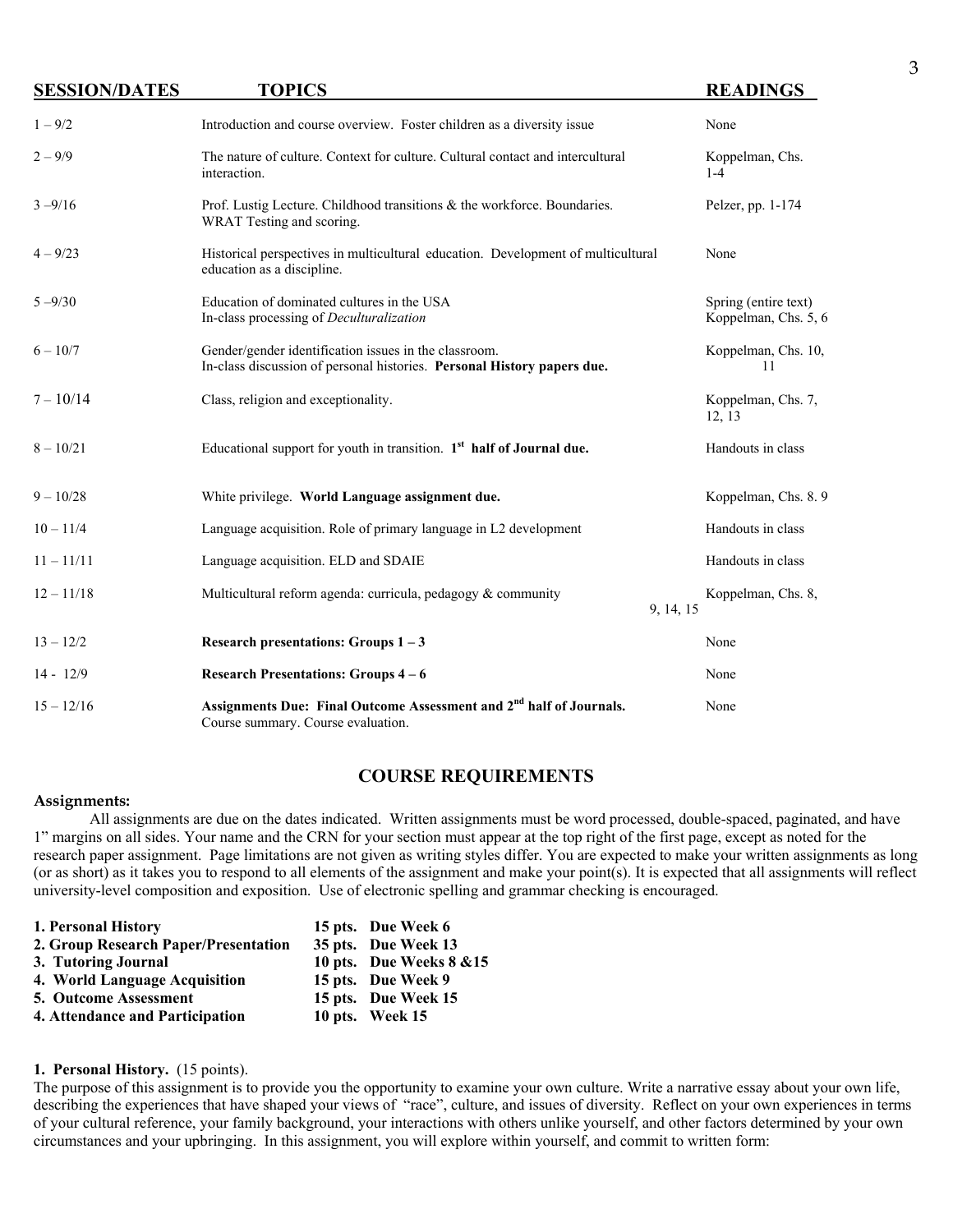- (1) your identity as a learner,
- (2) your identity as a member of a particular cultural/racial/ethnic group, and
- (3) how this affects your potential as a teacher.

Include SPECIFIC examples of events and situations that you feel shaped your views on these issues. Be sure to situate your examples in the context of assumptions about schooling and education. To the extent possible, relate your experiences to the theory and praxis in readings, class discussions and activities. **Be prepared to share your paper in small group and larger class discussions during the sixth week of instruction**.

(TPE 8, 11, 13)

## **2. Group Research Paper and Presentation.** (25 points written/10 points oral).

In heterogeneous groups, you will develop, as a group, a research paper on an issue of *significance* in the field of multicultural education, which you will formally present to the class. The topic must be approved by the professor. Your research must include at least 3 sources from the ERIC database, at least 3 sources from the Internet, at least 3 print media sources, and at least one of the texts used in class. References must be exclusive of one another. These are the minimum requirements for an acceptable grade, therefore superior grades require greater breadth and depth of research.

The group's paper will include:

- 1. a cover page listing the title, a 2-3 paragraph/200 word abstract, and full names of all group members,
- 2. a narrative that describes the issue, including its historical context,
- **3.** a description of why the issue is significant in the field of education, **especially** (but not exclusively**) as it relates to foster children,**
- 4. your position on the issue and why you have taken that position,
- 5. a defense (rationale) for taking the position with appropriate references,
- 6. a conclusion regarding the issue, with recommendations for action,
- 7. an annotated bibliography of all references consulted, and
- 8. attachments such as your visual aids for the presentation, graphic organizers, or any supplementary material developed to enhance student learning.

The length of the paper is determined by the degree to which you articulate the requirements outlined above. Depth of analysis is more important than providing in-depth description. In other words, your paper should answer WHY and HOW, more importantly than WHO, WHAT, WHEN, or WHERE. The paper should be stapled together, and not placed in any kind of binder. Please put your effort into articulating the issues, not developing a time-consuming, computer-generated cover. **All papers are due Week 13, regardless of the day of your scheduled presentation.**

Your panel presentation will be 20 minutes in length. You will present a synopsis of your issue, accompanied by appropriate visual, aural and or tactile aids. The mode of presentation may include skits, simulations, debate, Socratic dialogue, or some other form of multi-modal presentation (PowerPoint, as example). You are cautioned NOT to read from the text of your paper. In addition to the 20 minute presentation, you will plan to respond to questions for no more than 10 minutes. Therefore, your group should be prepared to be "on" for 1/2 hour. It is a group responsibility to practice and time the presentation and  $\overline{O} \& A$  session: presentations which are more than 3 minutes long or short of these parameters will have the grade reduced appropriately. At the time of your presentation, you will provide each classmate and the professor with a stapled handout, which includes Items 1, 7 and 8, above. (TPE 7, 8, 11, 12)

## **3. Tutoring Journal** (10 points).

You will maintain a private (secured) tutoring Journal to be submitted electronically as a Word file. I will review your journals on **10/21 and 12/16.** This is an ongoing activity for you, requiring a reflective assessment of each tutorial you provide for your assigned foster child. You will provide a synopsis of your tutorial, an analysis of its effectiveness, any challenges, and what you learned that wouyld be applicable to you as a classroom teacher.(TPE 4, 7, 8, 11, 12, 13)

#### **4. World Language Acquisition.** (15 points).

Watch at least one hour of film/video/TV presented in a language of which you have **no** knowledge. In a written report of your experience, present a synopsis of what you viewed/heard, and articulate in detail (A) How did the different language make you feel? (anger, frustration); (B) What helped you comprehend in this new language? (non-verbal communication, music, background knowledge); (C) From what strategies might ELL students benefit in order to make material comprehensible in a new language? (TPE 4, 7, 8, 11, 12, 13)

#### **5. Outcome Assessment.** (15 points).

This is your opportunity to examine your own learning. You will select the most important learning or **closely related** set of learning you have acquired during the course. You will write in detail:

- (1) what you learned,
- (2) how you knew you were learning something of significance (assessing your own learning),
- (3) how this learning is meaningfully connected to your experiences while tutoring foster children
- (4) how this will shape your attitudes and behaviors as a teacher or in future intercultural interaction, and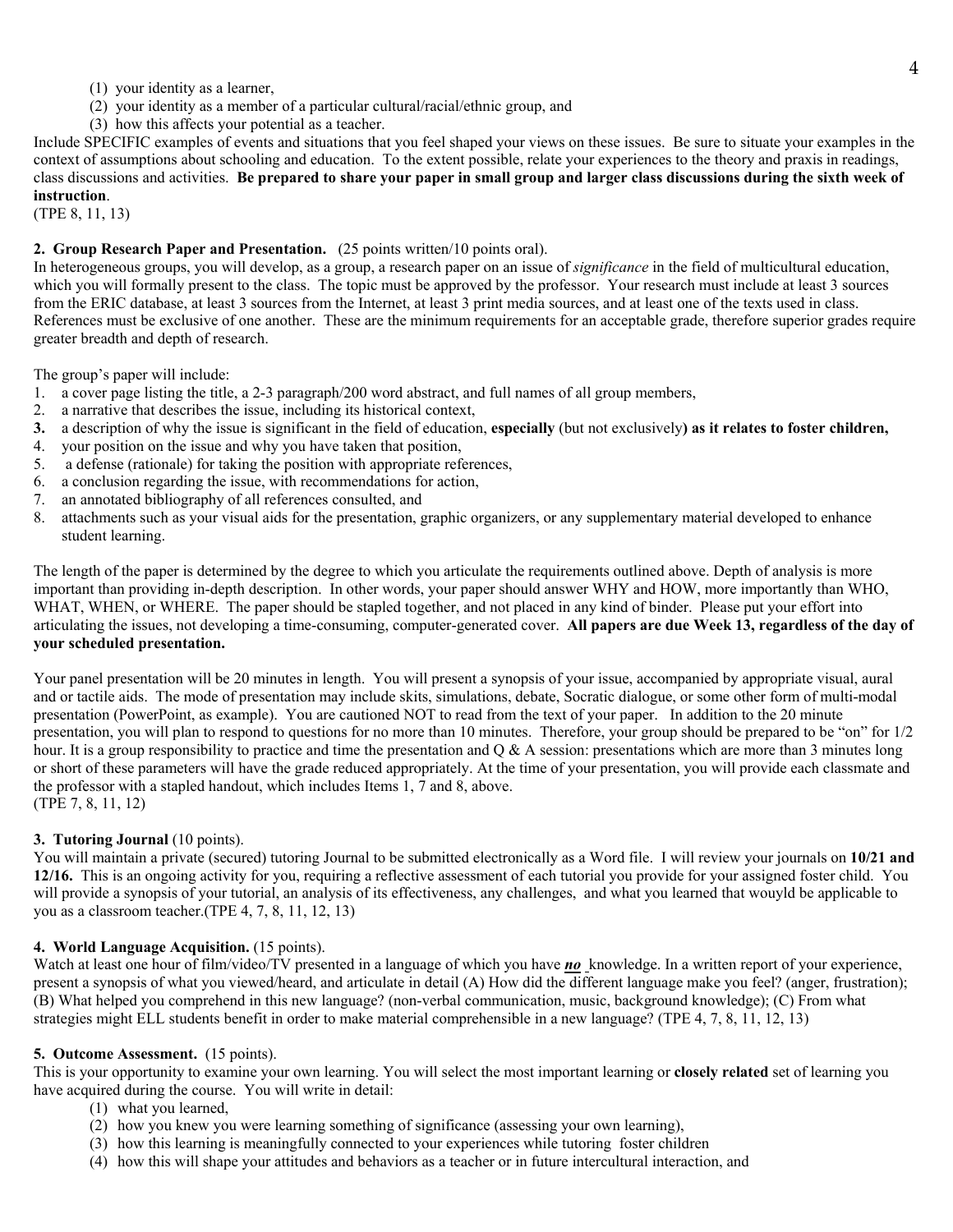(5) how you will demonstrate overall "cultural competence" (as this definition is developed in class) Emphasis is placed on your ability to synthesize data around the topic you select, your depth of reflective analysis, your ability to articulate the cognitive, behavioral and affective domains of your learning, and the relationship of this topic to your future growth and professional practice. **Final outcome assessments are due on the last class day**. (TPE 4, 13)

#### **Attendance and Participation.** (10 points).

Daily reflections, Quickwrite activities, participation in dialogue and other in-class assignments are counted as part of the participation points.

The Governance Community of the College of Education adopted the following policy on 12/19/97:

## COLLEGE ATTENDANCE POLICY

*Due to the dynamic and interactive nature of courses in the College of Education, all students are expected to attend all classes and participate actively. At a minimum, students must attend more than 80% of class time, or s/he may not receive a passing grade for the course at the discretion of the instructor. Individual instructors may adopt more stringent attendance requirements. Should the student have extenuating circumstances, s/he should contact the instructor as soon as possible.* 

Attendance and participation are especially important since the course deals with complex material processed in a variety of ways. Structured interactions, group processes, oral presentations, guided discussion of readings, and self-disclosure exercises are the norm. **Students are expected to have read assigned materials by the date indicated in the syllabus, and should be prepared to discuss readings individually or in variously structured groups.** The degree of your engagement in these processes forms the basis for points assigned. Due to the fast paced and highly interactive nature of the course, regular attendance and full participation are expected: teaching and learning is difficult (if not impossible) if one is not present for and engaged in the process. Therefore, the above College Attendance Policy is amplified as follows:

- 1. Missing more than 1 class meeting will result in the reduction of one letter grade.
- 2. Arriving late or leaving early on more than two occasions will result in the reduction of one letter grade.
- 3. Illness and emergency circumstances will be considered/negotiated on a case-by-case basis.

These measures should not be considered punitive, as students are expected to establish appropriate personal, academic and career-ladder priorities. Therefore these measures should be viewed as taking appropriate individual responsibility for one's own learning in a democratic, collaborative and reciprocal-learning environment. (TPE 12, 13).

## **GRADING**

*Grading Scale:* A=93+, A-=90-92, B+= 87-89, B=83-86, B-= 80-82, C+=77-79, C=73-76, C-= 70-72, D+=67-69, D=63-66, D-= 60-62, F=59 or lower Students taking EDUC 364 as a prerequisite for teacher credential and graduate programs are reminded that the College requires completion of this course with a C+ or higher.

 *Submission Schedule:* Work submitted late, but within one week of the due date will be reduced by one letter grade. Work received over one week late will receive no credit.

*Grading Emphasis*: Each written assignment will be graded approximately 85% on content and context (detail, logic, synthesis of information, depth of analysis, etc.), and 15% on mechanics (grammar, syntax, spelling, format, uniformity of citation, etc.). All citations, where appropriate, will use APA format. Consult Library Services for the *Manual of Citation of the American Psychological Association,* or other guides to citation such as www.apastyle.org/index.html

## **GENERAL CONSIDERATIONS**

*Academic Honesty:* It is expected that each student will do his or her own work, and contribute equitably to group projects and processes. If there is any question about academic honesty, consult the University Catalog or the Semester Schedule.

**Appeals:** Every student has the right to appeal grades, or appeal for redress of grievances incurred in the context of any course. Disputes may be resolved informally with the professor, or through the formal appeal process. For the latter, consult the Interim Associate Dean, Dr. Peggy Kelly.

*Ability:* Every student has the right to equitable educational consideration and appropriate accommodation. Students having differing ability (mobility, sight, hearing, documented learning challenges, first language/English as a second language) are requested to contact the professor at the earliest opportunity. Every effort will be made to accommodate special need. Students are reminded of the availability of Disabled Student Services, the Writing Center, technology assistance in the computer labs, and other student support services available as part of reasonable accommodation for special needs students.